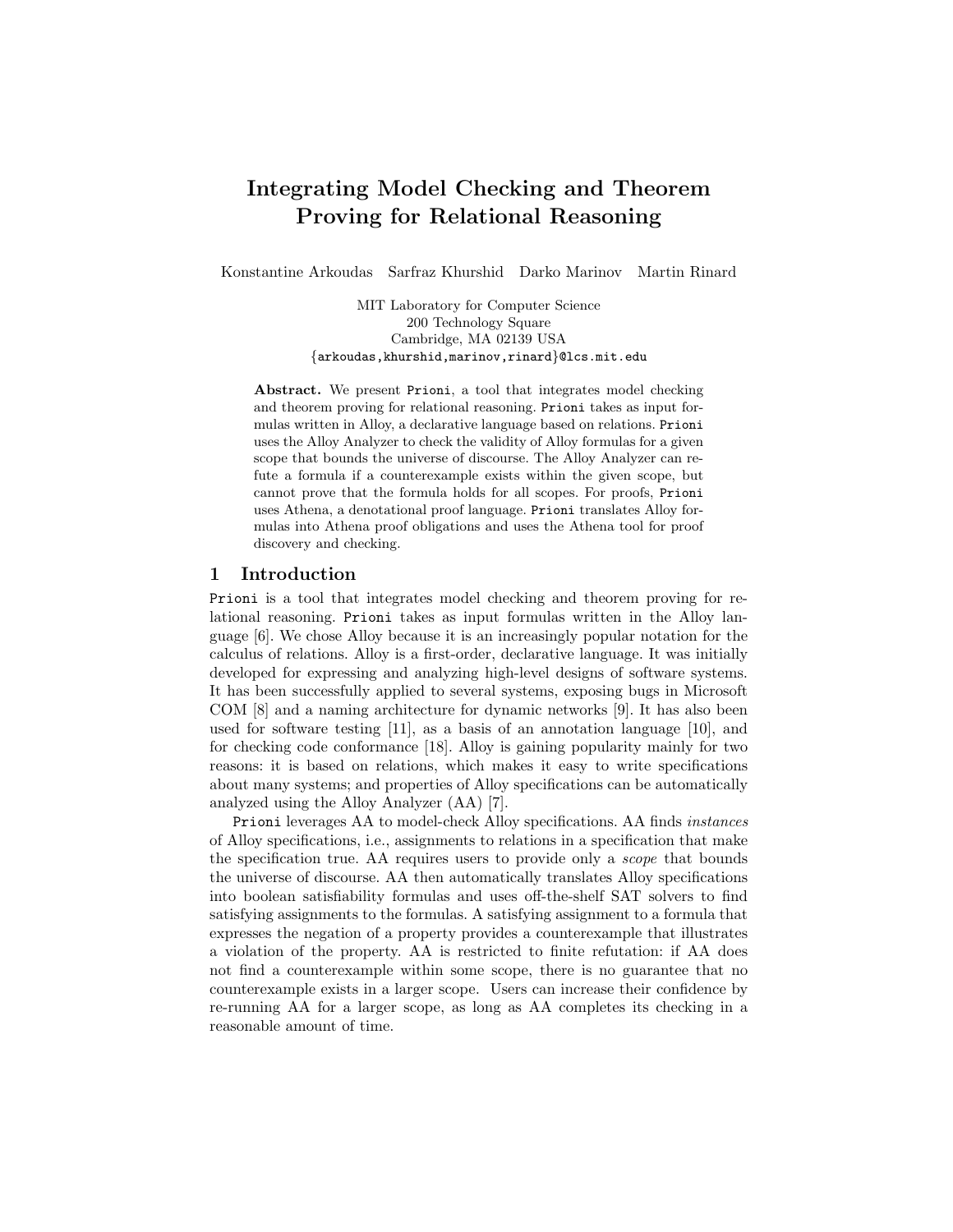It is worth noting that a successful exploration of a finite scope may lead to a false sense of security. There is anecdotal evidence of experienced AA users who developed Alloy specifications, checked them for a certain scope, and believed the specifications to hold when in fact they were false. (In particular, this happened to the second author in his earlier work [9].) In some cases, the fallacy is revealed when AA can handle a larger scope, due to advances in hardware, SAT solver technology, or translation of Alloy specifications. In some cases, the fallacy is revealed by a failed attempt to carefully argue the correctness of the specification, even if the goal is not to produce a formal proof of correctness.

Prioni integrates AA with a theorem prover that enables the users to prove that their Alloy specifications hold for all scopes. Prioni uses Athena for proof representation, discovery, and checking. Athena is a type- $\omega$  denotational proof language [1] for polymorphic multi-sorted first-order logic. We chose Athena for several reasons: 1) It uses a natural-deduction style of reasoning that makes it easier to read and write proofs. 2) It offers a high degree of automation through the use of methods, which are akin to the tactics and tacticals of HOL [4] and Isabelle [14]. In addition, Athena uses Otter [19] for proof search. Otter is an efficient theorem prover for first-order logic, and its use allows one to skip many tedious steps, focusing instead on the interesting parts of the proof. 3) It offers a strong soundness guarantee. 4) It has a flexible polymorphic sort system with built-in support for structural induction.

Prioni provides two key technologies that enable the effective use of Athena to prove Alloy specifications. First, Prioni provides an axiomatization of the calculus of relations in Athena and a library of commonly used lemmas for this calculus. Since this calculus is the foundation of Alloy, the axiomatization and the lemmas together eliminate much of the formalization burden that normally confronts users of theorem provers. Second, Prioni provides an automatic translation from Alloy to the Athena relational calculus. This translation eliminates the coding effort and transcription errors that complicate the direct manual use of theorem provers. Finally, we note that since Athena has a formal semantics, the translation also gives a precise semantics to Alloy.

Prioni supports the following usage scenario. The user starts from an Alloy specification, model-checks it and potentially changes it until it holds for as big a scope as AA can handle. After eliminating the most obvious errors in this manner, the user may proceed to prove the specification. This attempt may introduce new proof obligations, such as an inductive step. The user can then again use AA to model-check these new formulas to be proved. This way, model checking aids proof engineering. But proving can also help model checking. Even when the user cannot prove that the whole specification is correct, the user may be able to prove that a part of it is. This can make the specification smaller, and AA can then check the new specification in a larger scope than the original specification. Machine-verifiable proofs of key properties greatly increase our trust in the reliability of the system. An additional benefit of having readable formal proofs lies in improved documentation: such proofs not only show that the desired properties hold, but also why they hold.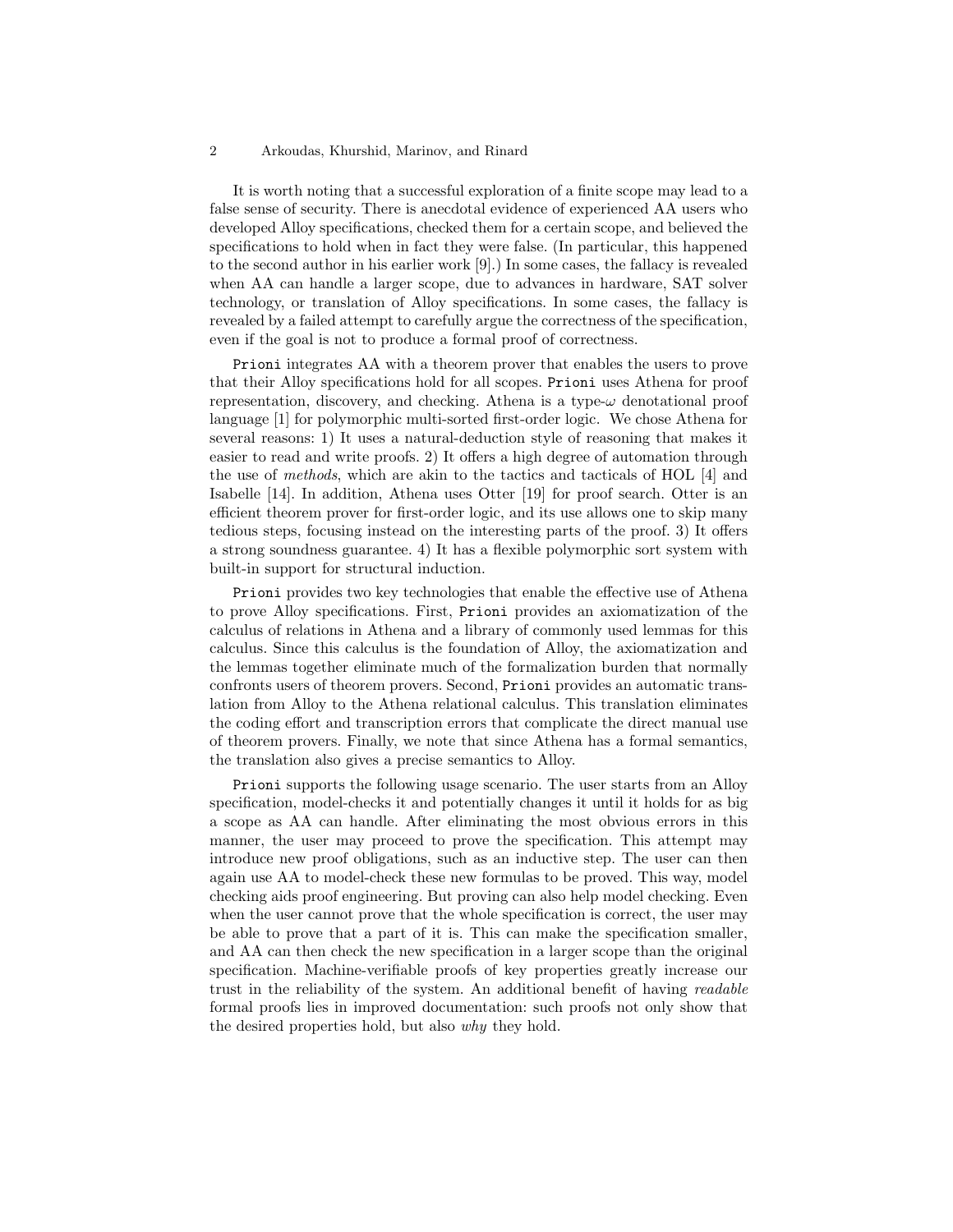Integrating Model Checking and Theorem Proving for Relational Reasoning 3

### 2 Model Checking

We next illustrate the use of our Prioni prototype on a recursive function that returns the set of all elements in a list. We establish that the result of the function is the same as a simple relational expression that uses transitive closure. The following Alloy specification introduces lists and the function of interest:

```
module List
sig Object {}
sig Node {
                     // next is a partial function from Node to Node
 data: Object } // data is a total function from Node to Object
det fun elms(n: Node): set Object {
  if (no n.next) then result = n.data
  else result = n.data + elms(n.next) }
assert Equivalence { all n: Node | elms(n) = n.*next.data }
check Equivalence for 5
```
The declaration module names the specification. The keyword sig introduces a signature, i.e., a set of indivisible atoms. Each signature can have field declarations that introduce relations. By default, fields are total functions; the modifiers option and set are used for partial functions and general relations, respectively.

The keyword fun introduces an Alloy "function", i.e., a parametrized formula that can be invoked elsewhere in the specification. In general, an Alloy function denotes a relation between its arguments and the result; the modifier det specifies an actual function. The function elms has one argument, n. Semantically, all variables in Alloy are relations (i.e., sets). Thus, n is not a scalar from the set Node; n is a singleton subset of Node. (A general subset is declared with set.) In the function body, result refers to the result of the function. The intended meaning of elms is to return the set of objects in all nodes reachable from n. The operator '.' represents relational composition; n.next is the set of nodes that the relation next maps n to. Note that the recursive invocation type-checks even when this set is empty, because the type of n is essentially a set of Nodes.

The keyword assert introduces an assertion, i.e., a formula to be checked. The prefix operator '\*' denotes reflexive transitive closure. The expression n.\*next denotes the set of all nodes reachable from n, and n.\*next.data denotes the set of objects in these nodes. Equivalence states that the result of elms is exactly the set of all those objects. The command check instructs AA to check this for the given scope, in this example for all lists with at most five nodes and five objects. AA produces a counterexample, where a list has a cycle. Operationally, elms would not terminate if there is a cycle reachable from its argument. In programming language semantics, the least fixed point is taken as the meaning of a recursive function definition. Since Alloy is a declarative, relational language, AA instead considers all functions that satisfy the recursive definition of elms.

We can rule out cyclic lists by adding to the above Alloy specification the following: fact AllAcyclic { all n: Node | n !in n.^next }. A fact is a formula that is assumed to hold, i.e., AA checks if the assertion follows from the conjunction of all facts in the specification. AllAcyclic states that there is no node n reachable from itself, i.e., no node n is in the set n. next; '<sup>o'</sup> denotes transitive closure. We again use AA to check Equivalence, and this time AA produces no counterexample.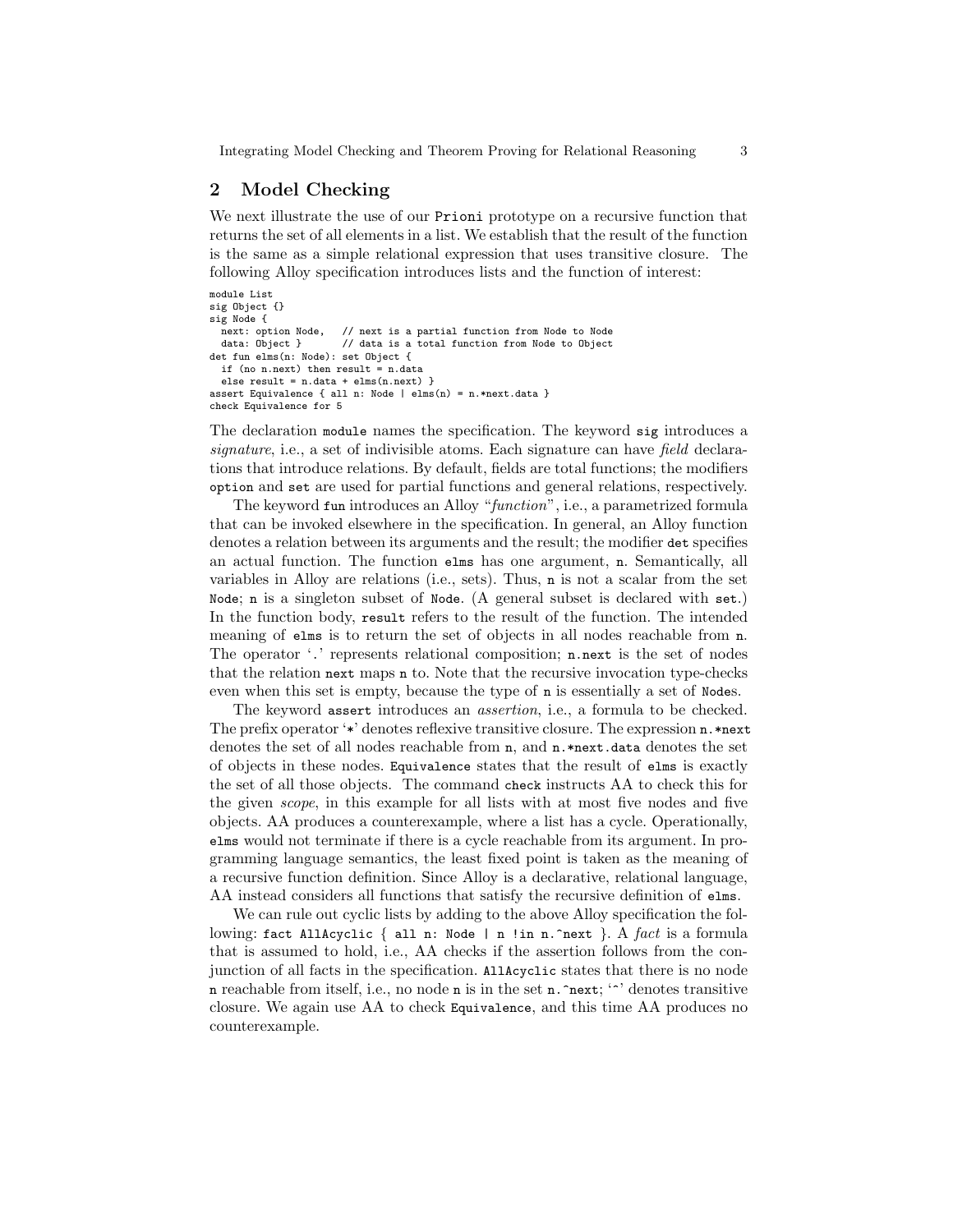### 3 Axiomatization

We next introduce certain key parts of our axiomatization of the calculus of relations in Athena. (Refer to the Appendix for a brief overview of Athena.) The axiomatization represents relations as sets of tuples in a typed first-order finiteset theory. Tuples of binary relations (i.e., ordered pairs) are represented with the following polymorphic Athena structure: (structure (Pair-Of S T) (pair S T)). Prioni introduces similar structures for tuples of greater length as needed.

Sets are polymorphic, their sort being given by a domain constructor: (domain (Set-Of S)), and with the membership relation in typed as follows: (declare in ((S) -> (S (Set-Of S)) Boolean))

Set equality is captured by an extensionality axiom set-ext, and set operations are defined as usual. We also introduce a singleton-forming operator:

```
(declare singleton ((T) -> (T) (Set-Of T)))
```
(define singleton-def (forall ?x ?y (iff (in ?x (singleton ?y)) (= ?x ?y))))

Relation operations are defined set-theoretically, e.g.:

```
(declare transpose ((T) -> ((Set-Of (Pair-Of T T))) (Set-Of (Pair-Of T T))))
```

```
(define transpose-def
  (forall ?R ?x ?y (iff (in (pair ?x ?y) (transpose ?R))
                           (in (pair ?y ?x) ?R))))
(define pow-def-1
  (forall ?R ?x ?y
     (iff (in (tup [?x ?y]) (pow ?R zero)) (= ?x ?y)))
(define pow-def-2
(forall ?R ?k ?x ?y
    (iff (in (tup [?x ?y]) (pow ?R (succ ?k)))
          (exists ?z
            (and (in [?x ?z] ?R)
                  \left(\texttt{in [?z ?y] (pow ?R ?k))}))))
```
Alloy has one general composition operator '.' that can be applied to two arbitrary relations at least one of which has arity greater than one. Such a general operator could not be typed precisely in a Hindley-Milner-like type system such as that of Athena, and in any event, the general composition operator has a fairly involved definition that would unduly complicate theorem proving. So what our translation does instead is introduce a small number of specialized composition operators comp-n-m that compose relations of types  $S_1 \times \cdots \times S_n$ and  $T_1 \times \cdots \times T_m$ , with  $S_n = T_1$ . Such operators are typed precisely and have straightforward definitions; for instance:

```
(declare comp-2-2 ((S T U) -> ((Set-Of (Pair-Of S T)) (Set-Of (Pair-Of T U)))
                              (Set-Of (Pair-Of S U))))
(forall ?R1 ?R2 ?x ?y
  (iff (in (pair ?x ?y) (comp-2-2 ?R1 ?R2))
       (exists ?z
         (and (in (pair ?x ?z) ?R1)
             (in (pair ?z ?y) ?R2)))))
```
Many Alloy specifications use only comp-1-2 and comp-2-2. In the less common cases, Prioni determines the arities at hand and automatically declares and axiomatizes the corresponding composition operators.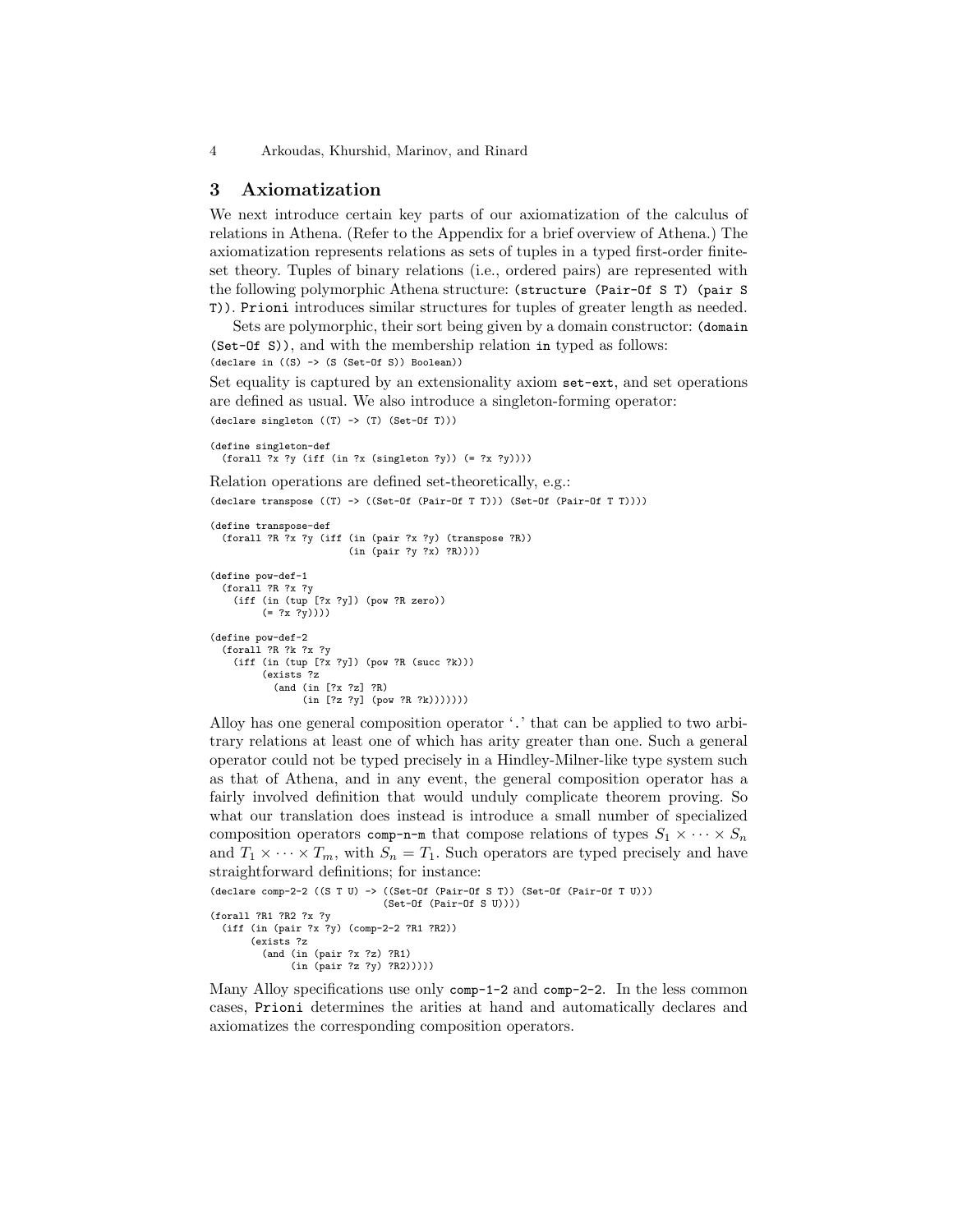Transitive closure is defined in terms of exponentiation. For the latter, we need a minimal theory of natural numbers: their definition as an inductive structure and the primitive recursive definition of addition, in order to be able to prove statements such as  $(\forall R, n, m) R^{n+m} = R^n \cdot R^m$ .

### 4 Translation

Prioni automatically translates any Alloy specification into a corresponding Athena theory. A key aspect of this translation is that it preserves the meaning of the Alloy specification. We next show how Prioni translates our example Alloy specification into Athena. Each Alloy signature introduces an Athena domain:

```
(domain Object-Dom)
(domain Node-Dom)
```
Additionally, each Alloy signature or field introduces a constant set of tuples whose elements are drawn from appropriate Athena domains:

```
(declare Object (Set-Of Object-Dom))
(declare Node (Set-Of Node-Dom))
(declare next (Set-Of (Pair-Of Node-Dom Node-Dom)))
(declare data (Set-Of (Pair-Of Node-Dom Object-Dom)))
```
In our example, Alloy field declarations put additional constraints on the relations. The translation adds these constraints into the global assumption base (i.e., a set of propositions that are assumed to hold, as explained in the Appendix):

```
(assert (is-fun next))
(assert (is-total-fun Node data))
```
where is-fun and is-total-fun are defined as expected. Each Alloy "function" introduces an Athena function symbol (which can be actually a relation symbol, i.e., a function to the Athena predefined sort Boolean):

(declare elms (-> ((Set-Of Node-Dom)) (Set-Of Object-Dom)))

```
(define elms-def
  (forall ?n ?result
    (iff (= (elms ?n) ?result)
         (and (and (singleton? ?n) (subset ?n Node))
              (and (if (empty? (comp-1-2 ?n next))
                       (= ?result (comp-1-2 ?n data)))
              (if (not (empty? (comp-1-2 ?n next)))
                  (= ?result (union (comp-1-2 ?n data) (elms (comp-1-2 ?n next))))))))))
(assert elms-def)
```
where empty-def is as expected. Note that there are essentially two cases in elms-def: when (comp-1-2 ?n next) is empty, and when it is not. To facilitate theorem proving, we split elms-def into two parts, elms-def-1 and elms-def-2, each covering one of these two cases. Both of them are automatically derived from elms-def.

Alloy facts are simply translated as formulas and added to the assumption base:

```
(define AllAcyclic
  (forall ?n (not (subset (singleton ?n) (comp-1-2 (singleton ?n) (tc next))))))
```
(assert AllAcyclic)

Finally, the assertion is translated into a proof obligation: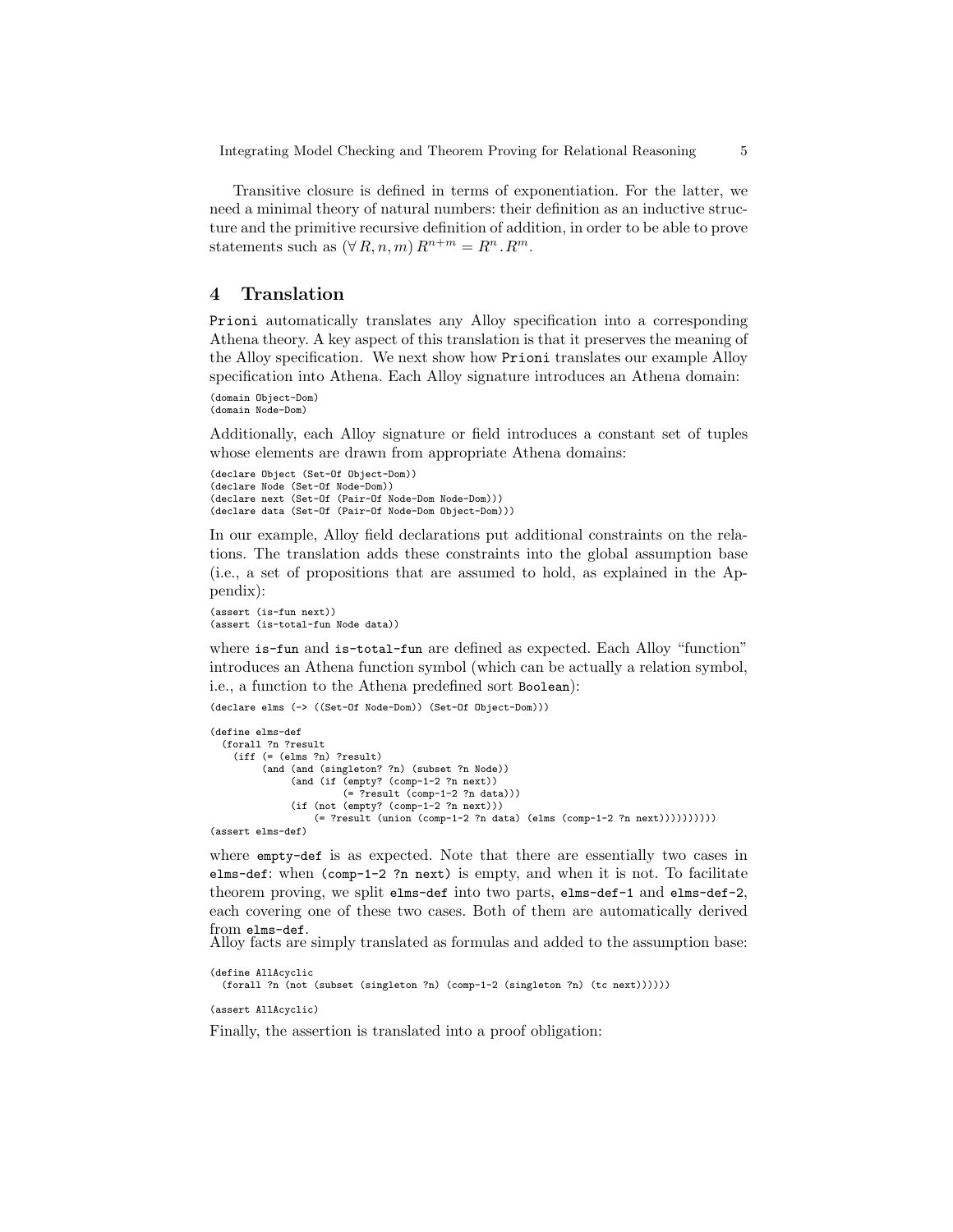(define Equivalence (forall ?n (= (elms (singleton ?n)) (comp-1-2 (comp-1-2 (singleton ?n) (rtc next)) data)))))

Recall that all values in Alloy are relations. In particular, Alloy blurs the type distinction between scalars and singletons. In our Athena formalization, however, this distinction is explicitly present and can be onerous for the Alloy user. To alleviate this, Prioni allows users to intersperse Athena text with expressions and formulas written in an infix Alloy-like notation and enclosed within double quotes. (We will follow that practice in the sequel.) Even though this notation retains the distinction between scalars and singletons, it is nevertheless in the spirit of Alloy and should therefore prove more appealing to Alloy users than Athena's s-expressions. There are some other minor notational differences, e.g., we use  $\cdot^*$  as a postfix operator and distinguish between set membership (in) and containment (subset).

### 5 Proof

The assertion Equivalence is an equality between sets. To prove this equality, we show that elms is sound:

$$
\verb+ALL n | elms(fn) subset {n}.next*.data \hspace{1.5cm} (1)
$$

and complete:

$$
\text{ALL } n \mid \{n\}.next*.\text{data subset elms}(\{n\})
$$
 (2)

The desired equality will then follow from set extensionality.

The proof uses a few simple lemmas from Prioni's library of results frequently used in relational reasoning:

```
(define comp-monotonicity "ALL x y R | y in {x}.R* ==> {y}.R* subset {x}.R*")
(define first-power-lemma "ALL x y R | [x y] in R ==> [x y] in R*")
(define comp-lemma "ALL s1 s2 R | s1 subset s2 ==> s1.R subset s2.R")
(define scalar-lemma "ALL x y R | y in {x}.R <==> [x y] in R")
(define subset-rtc-lemma "ALL n R | {n} subset {n}.R*")
(define fun-lemma "ALL n x R | [n x] in R & is-fun(R) ==> \{x\} = \{n\}.R")
(define star-pow-lemma "ALL x n R S | x in (\n_1).R*). S ==>
                                      (EXISTS m k | [n m] in R^k & [m x] in S)")
```
and a couple of trivial set-theory lemmas:

(define subset-trans "ALL s1 s2 s3 | (s1 subset s2)  $\&$  (s2 subset s3) ==> s1 subset s3") (define union-lemma "ALL s1 s2 s | (s1 subset s)  $k$  (s2 subset s) ==> (s1 union s2) subset s")

We also need the following two lemmas about next and data:

(define elms-lemma-1 "ALL n | {n}.data subset ({n}.next\*).data") (define elms-lemma-2 "ALL n |  $\{n\}$ .data subset elms $(\{n\})$ ")

The first follows immediately from comp-lemma and subset-rtc-lemma using the method prove (explained below); the second also follows automatically from the definitions of elms, union and subset.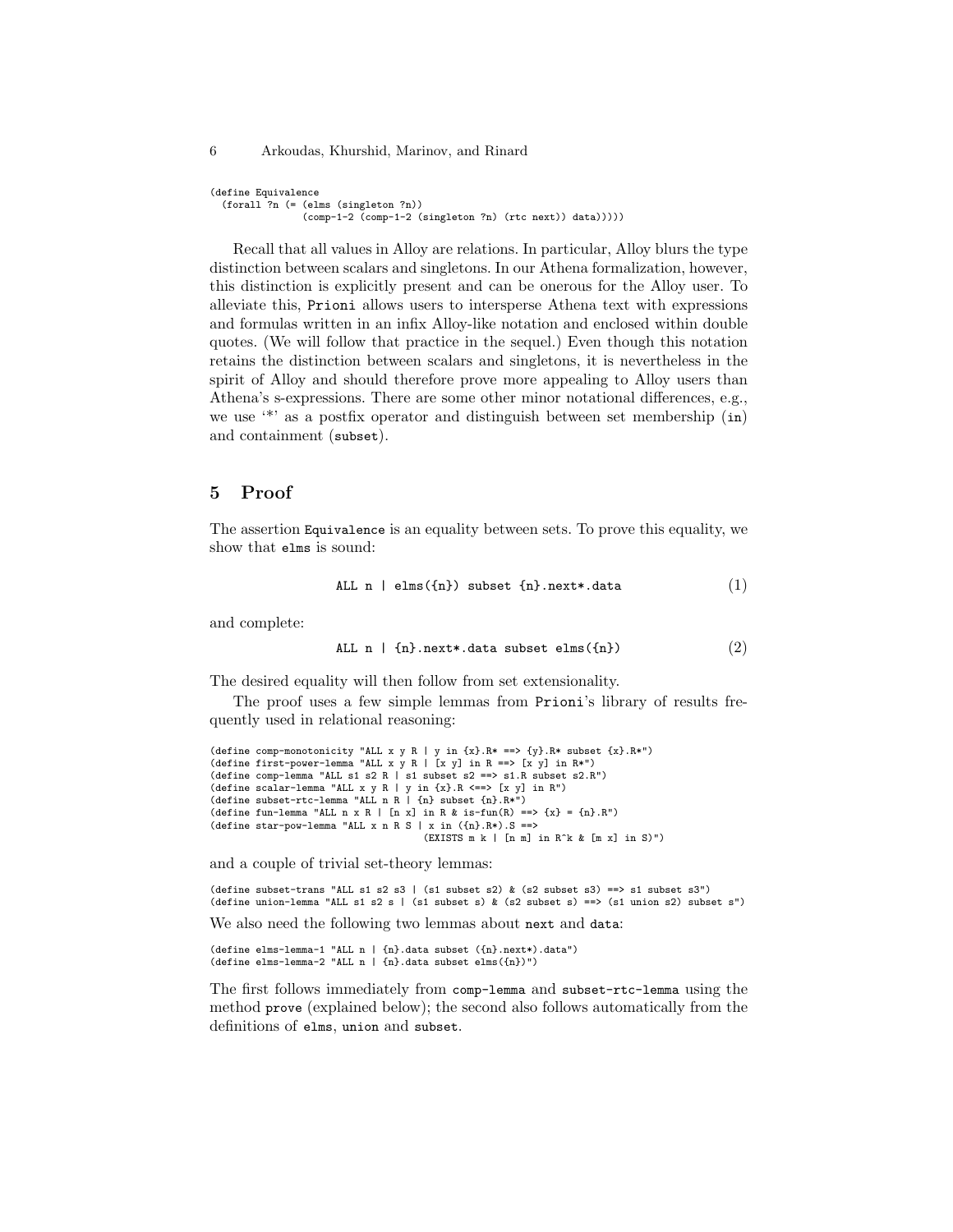Integrating Model Checking and Theorem Proving for Relational Reasoning 7

#### 5.1 Soundness

The soundness proof needs an induction principle for Alloy lists. Athena supports inductive reasoning for domains that are generated by a set of free constructors. But Alloy structures are represented here as constant sets of tuples, so we must find an alternative way to perform induction on them. In our list example, an appropriate induction principle is:

$$
\frac{(\forall n) (\neg(\exists m) [n, m] \in next) \Rightarrow P(n) \quad (\forall n) (\forall m) [n, m] \in next \Rightarrow P(m) \Rightarrow P(n)}{(\forall n) P(n)}
$$

provided  $(\forall n)$   $n \notin \{n\}$  next

The rule is best read backward: to prove that a property P holds for every node n, we must prove: 1) the left premise, which is the base case: if n does not have a successor, then  $P$  must hold for  $n$ ; and  $2)$  the right premise, which is the inductive step:  $P(n)$  must follow from the assumption  $P(m)$  whenever m is a successor of n. The proviso  $(\forall n)$   $n \notin \{n\}$  next<sup>+</sup> rules out cycles, which would render the rule unsound.

Athena makes it possible to introduce arbitrary inference rules via primitive methods. Unlike regular methods, whose bodies must be deductions, primitive methods are defined by expressions. (The distinction between expressions and deductions plays a key role in type- $\omega$  DPLs [1].) A primitive method is thus free to generate any conclusion it wishes by performing an arbitrary computation on its inputs. Since no guarantees can be made about soundness, primitive methods are part of one's trusted base and must be used sparingly.

We have implemented the above induction rule with a primitive method list-induction parameterized over the goal property  $P$ .  $P$  is implemented as an Athena function goal that constructs the desired proposition for a given argument. In this case, we have:

(define (elms-goal n) "elms({n}) subset {n}.next\*.data")

The primitive method list-induction takes a goal as an argument, constructs the two premises from it, checks that they are in the assumption base along with the acyclicity constraint, and if successful, outputs (forall ?n (goal ?n)).

The base step is proved automatically:

```
(define base-step
  (!prove "ALL n | ~(EXISTS m | [n m] in next) ==> elms({n}) subset ({n}.next*).data)"
          [elms-def empty-def scalar-lemma elms-lemma-1]))
```
where prove is a binary method.<sup>1</sup> (All method calls in Athena are prefixed with '!', which distinguishes them from Athena function calls [1].) A method call (!prove  $P [P_1 \cdots P_n]$ ) attempts to derive the conclusion P from the premises  $P_1, \ldots, P_n$ , which must be in the current assumption base. If a proof is found, the conclusion  $P$  is returned. Currently, Otter is used for the proof search. Where deductive forms such as assume (and others explained in the Appendix) are used to guide the deduction, prove is used to skip tedious steps. A call (!prove P  $[P_1 \cdots P_n]$  essentially says to Athena: "P follows from  $P_1, \ldots, P_n$  by standard logical manipulations: universal specializations, modus ponens, etc. There

<sup>&</sup>lt;sup>1</sup> Currently, prove is a primitive method and thus Otter is part of our trusted base. However, it is not difficult to implement Otter's inference rules (paramodulation, etc.) as Athena methods and then use them to define prove as a regular method.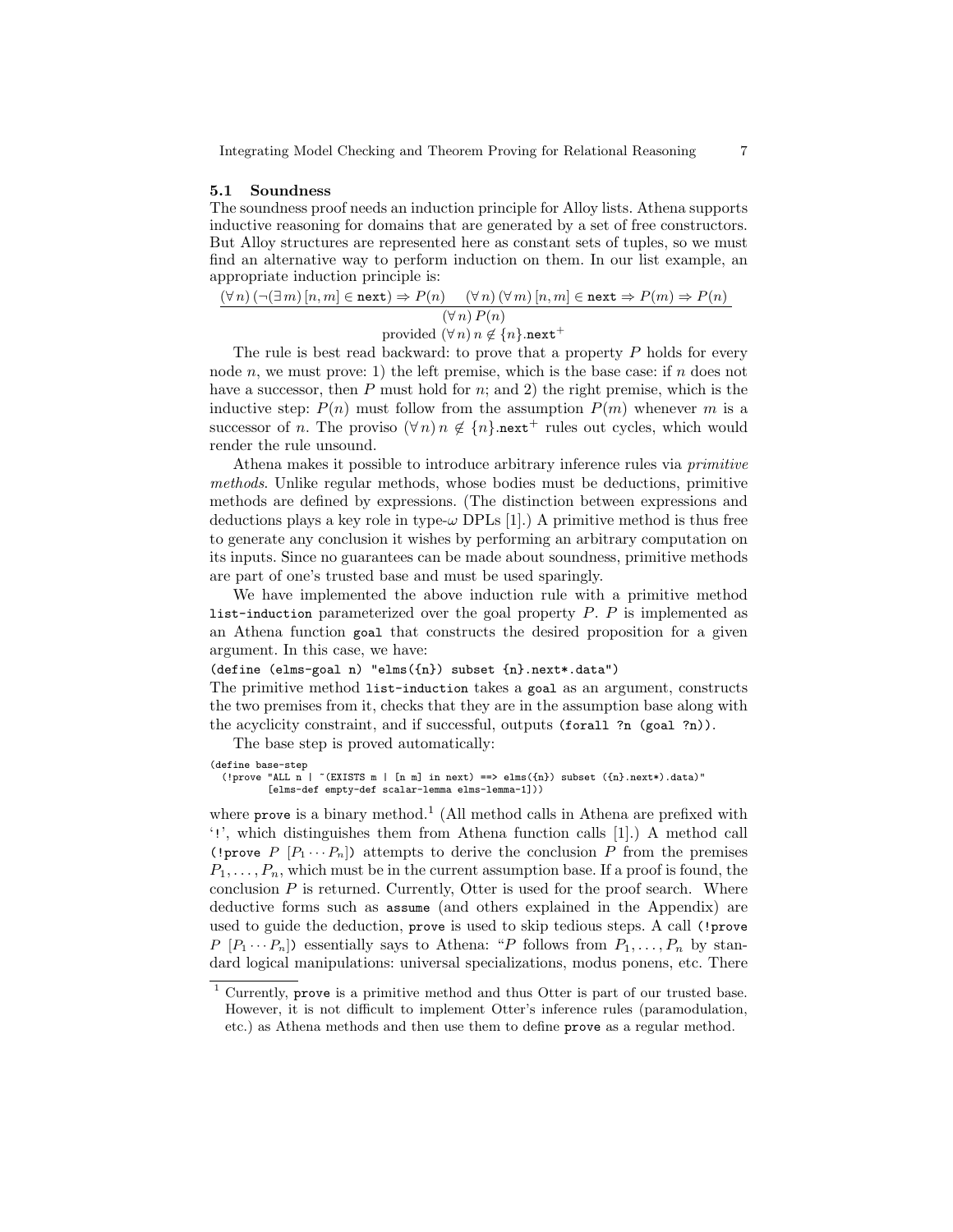is nothing interesting or deep here—you work out the details." If we are wrong, either because P does not in fact follow from  $P_1, \ldots, P_n$  or because it is a nontrivial consequence of them, the method call will fail within a preset maximum time limit (currently 1 min). Otherwise, a proof will invariably be found almost instantaneously and P will be successfully returned. The proof of the inductive step is more interesting:

(pick-any x y (assume-let ((hyp "[x y] in next") (ihyp (ind-goal y))) (dlet  $((P1 (!prove "elms({x})) = {x}.data union elms({y}))"$ [elms-def-2 hyp fun-lemma (is-fun next) scalar-lemma empty-def])) (P2 (!prove "{y}.next\* subset {x}.next\*" [hyp comp-monotonicity scalar-lemma first-power-lemma])) (P3 (!prove "({y}.next\*).data subset ({x}.next\*).data" [P2 comp-lemma]))  $(P4 (!prove "elms({y})) subset ({x}.next*).data" [P3 inyp subset-trans]))$ (!prove "elms({x}) subset ({x}.next\*).data" [P1 elms-lemma-1 P4 union-lemma]))))

The key constructs of the proof (pick-any, assume-let, and dlet) are explained in the Appendix. At this point, both the base and the inductive step have been proved and are in the assumption base, so we can now apply list-induction to obtain the desired conclusion: (!list-induction elms-goal).

#### 5.2 Completeness

Next we present the completeness proof of the statement  $\{n\}$ .next\*.data subset elms( $\{n\}$ ), for arbitrary n. Viewing the transitive closure next as the union of  $\texttt{next}^k$  for all k, we proceed by induction on k. Specifically, we prove the following by induction on  $k$ :

ALL k n m x | [n m] in next^k & [m x] in data ==> x in elms({n}) (3)

As before, we first define a function goal that constructs the inductive goal for any given  $k$ :

(define (goal k) "ALL m n x | [n m] in next^k & [m x] in data ==> x in elms({n})"))

The following is the inductive proof of 3:

```
(by-induction-on ?k (goal ?k)
  (zero (!prove (goal zero) [elms-lemma-2 pow-def-1 scalar-lemma subset-def]))
  ((succ k) (pick-any m n x
                (assume-let ((hyp "[n m] in next^k+1 & [m x] in data"))
                   (!prove "x in elms({n})" [hyp (goal k) pow-def-2 fun-lemma (is-fun next)
scalar-lemma empty-def elms-def-2 union-def])))))
```
Finally, the completeness proof follows, where ind-lemma refers to (3).

```
(pick-any n
  (!prove-subsets "({n}.next*).data" "elms({n})"
                  [elms-def star-pow-lemma scalar-lemma ind-lemma]))
```
Here prove-subsets is a defined method, which we will now explain. Although Otter is helpful in skipping tedious steps, its autonomous mode is not powerful as a completely automatic theorem prover. More powerful theorem-proving algorithms that guide the proof search by exploiting heuristics for a particular problem domain can be encoded in Athena as methods, which are similar to the tactics and tacticals of HOL-like systems. Athena's semantics guarantee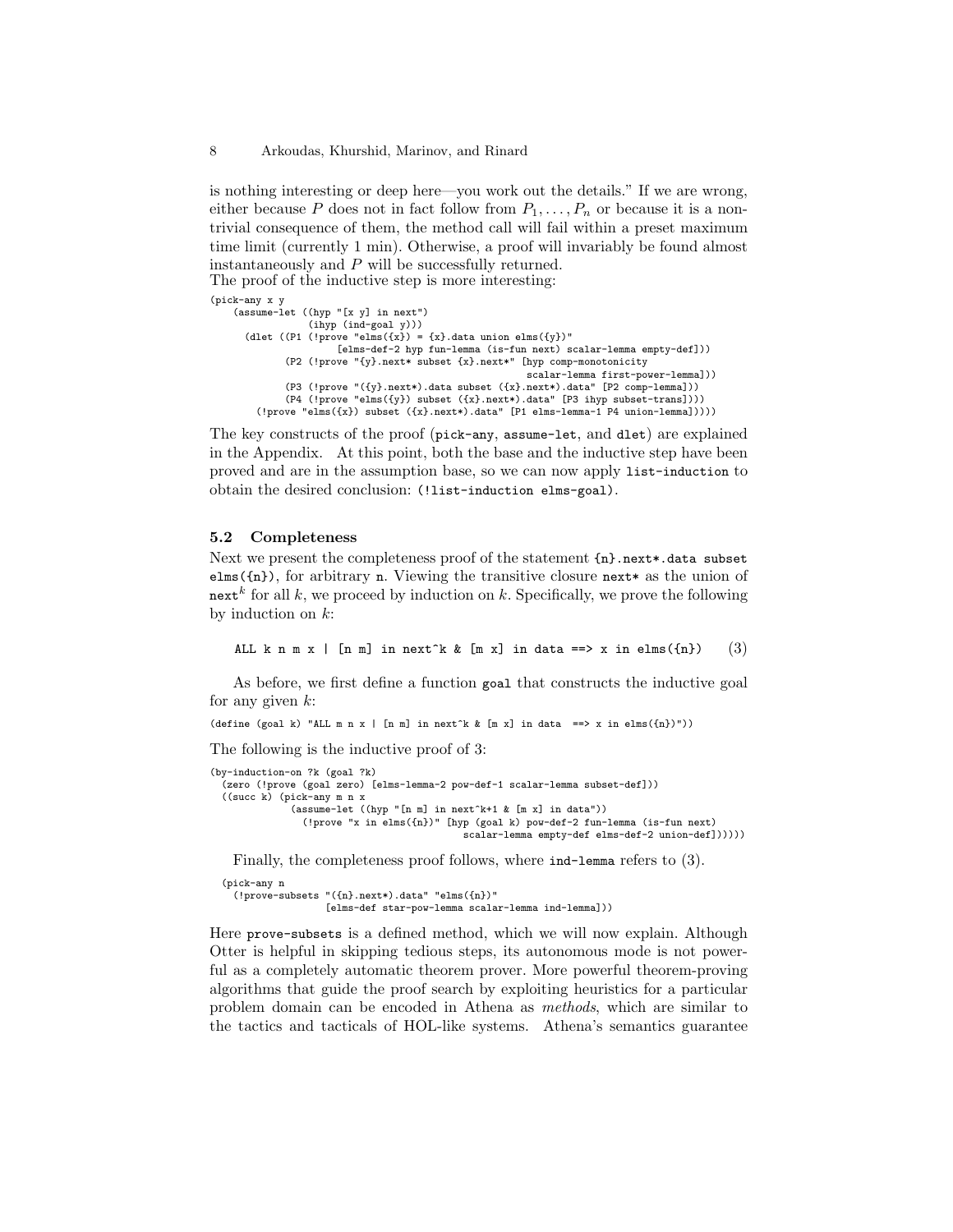soundness: the result of any method call is always a logical consequence of the assumption base in which the call takes place.

A simple example of a method is prove-subsets, which captures the following "tactic" for arbitrary sets  $S_1$  and  $S_2$ : to prove  $S_1 \subseteq S_2$  from a set of assumptions  $\Delta$ , consider an arbitrary x, suppose that  $x \in S_1$ , and then try to prove  $x \in S_2$ under the assumptions  $\Delta \cup \{x \in S_1\}$ . The justification for this tactic (i.e., the fact from which the desired goal will be derived once the subgoals have been established) is simply the definition of set containment. Such tactics are readily expressible as Athena methods<sup>2</sup>.

Checking both directions (soundness and completeness) of the correctness proof takes about 1 sec in our current implementation. The whole proof for this example (including the lemma library and other auxiliary code) is available online: http://mulsaw.lcs.mit.edu/prioni/relmics03

### 6 Conclusions

Prioni is a tool that integrates model checking and theorem proving for relational reasoning. Several other tools combine model checking and theorem proving but focus on reactive systems and modal logics [16, 17] or general first-order logic [12], whereas Prioni focuses on structural system properties. Recently, Frias et al. [3] have given an alternative semantics to Alloy in terms of fork algebras [2] and extended it with features from dynamic logic [5]. Further, Lopez Pombo et al. [15] have used the PVS theorem prover [13] to prove specifications in the extended Alloy. This approach has been used for proving properties of execution traces, whereas Prioni has been used for structurally complex data.

A key issue in the usability of a theorem prover tool is the difficulty of finding proofs. We have addressed this issue by lightening the formalization burden through our automatic translation and by providing a lemma library that captures commonly used patterns in relational reasoning. Athena makes it easy to guide the proof, focusing on its interesting parts, while Otter automatically fills in the gaps.

# References

- 1. K. Arkoudas. Type-ω DPLs. MIT AI Memo 2001-27, 2001.
- 2. M. F. Frias. Fork Algebras in Algebra, Logic and Computer Science. World Scientific Publishing Co., 2002.
- 3. M. F. Frias, C. G. L. Pombo, G. A. Baum, N. M. Aguirre, and T. Maibaum. Taking alloy to the movies. In Proc. Formal Methods Europe (FME), Sept. 2003.
- 4. M. J. C. Gordon and T. F. Melham. Introduction to HOL, a theorem proving environment for higher-order logic. Cambridge University Press, Cambridge, England, 1993.
- 5. D. Harel, D. Kozen, and J. Tiuryn. Dynamic Logic. The MIT Press, Cambridge, MA, 2000.

 $2$  Since sets in this problem domain are structured (i.e., elements are usually tuples), these methods employ some additional heuristics to increase efficiency.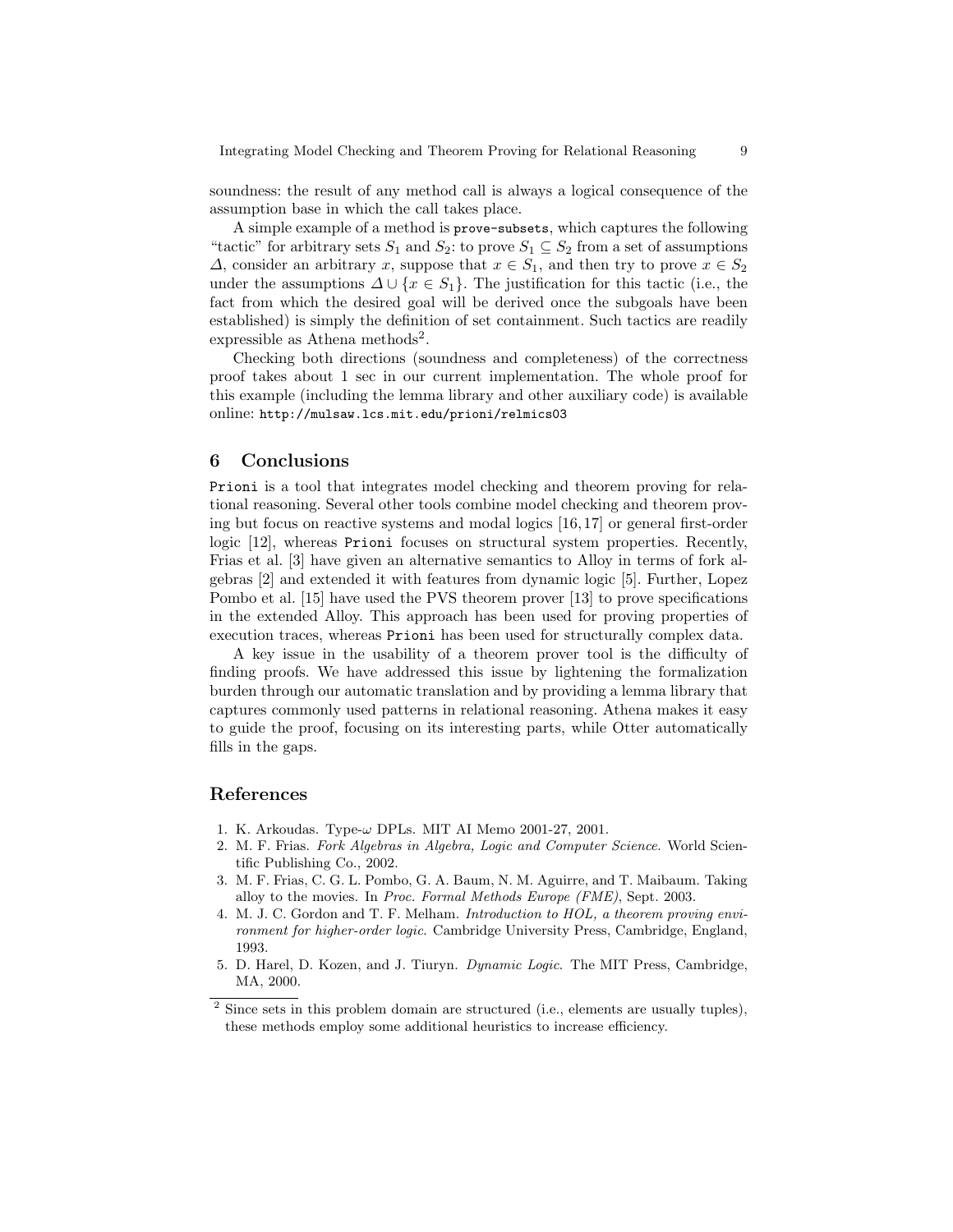- 6. D. Jackson. Micromodels of software: Modelling and analysis with Alloy, 2001. http://sdg.lcs.mit.edu/alloy/book.pdf.
- 7. D. Jackson, I. Schechter, and I. Shlyakhter. ALCOA: The Alloy constraint analyzer. In Proc. 22nd International Conference on Software Engineering (ICSE), Limerick, Ireland, June 2000.
- 8. D. Jackson and K. Sullivan. COM revisited: Tool-assisted modeling of an architectural framework. In Proc. 8th ACM SIGSOFT Symposium on the Foundations of Software Engineering (FSE), San Diego, CA, 2000.
- 9. S. Khurshid and D. Jackson. Exploring the design of an intentional naming scheme with an automatic constraint analyzer. In Proc. 15th IEEE International Conference on Automated Software Engineering (ASE), Grenoble, France, Sep 2000.
- 10. S. Khurshid, D. Marinov, and D. Jackson. An analyzable annotation language. In Proc. ACM SIGPLAN 2002 Conference on Object-Oriented Programming, Systems, Languages, and Applications (OOPSLA), Seattle, WA, Nov 2002.
- 11. D. Marinov and S. Khurshid. TestEra: A novel framework for automated testing of Java programs. In Proc. 16th IEEE International Conference on Automated Software Engineering (ASE), San Diego, CA, Nov. 2001.
- 12. W. McCune. Mace: Models and counter-examples. http://www-unix.mcs.anl. gov/AR/mace/, 2001.
- 13. S. Owre, J. Rushby, and N. Shankar. PVS: A prototype verification system. In Proc. 11th International Conference on Automated Deduction (CADE), volume 607 of Lecture Notes in Artificial Intelligence, pages 748–752, Saratoga, NY, June 1992.
- 14. L. Paulson. Isabelle, A Generic Theorem Prover. Lecture Notes in Computer Science. Springer-Verlag, 1994.
- 15. C. L. Pombo, S. Owre, and N. Shankar. A semantic embedding of the  $a<sub>g</sub>$  dynamic logic in PVS. Technical Report SRI-CSL-02-04, SRI International, Menlo Park, CA, May 2003.
- 16. S. Rajan, N. Shankar, and M. K. Srivas. An integration of model checking with automated proof checking. In Proceedings of the 7th International Conference On Computer Aided Verification, volume 939, Liege, Belgium, 1995. Springer Verlag.
- 17. N. Shankar. Combining theorem proving and model checking through symbolic analysis. Lecture Notes in Computer Science, 1877, 2000.
- 18. M. Vaziri and D. Jackson. Checking properties of heap-manipulating procedures with a constraint solver. In Proc. 9th International Conference on Tools and Algorithms for Construction and Analysis of Systems (TACAS), Warsaw, Poland, Apr. 2003.
- 19. L. Wos, R. Overbeek, E. Lusk, and J. Boyle. Automated Reasoning, Introduction and Applications. McGraw-Hill, Inc., 1992.

# A Brief Athena Overview

Athena is a type- $\omega$  denotational proof language [1] for polymorphic multi-sorted first-order logic. This Appendix presents parts of Athena relevant to understanding the example. In Athena, an arbitrary universe of discourse (sort) is introduced with a domain declaration, for example:

(domain Real)

(domain Person)

Function symbols and constants can then be declared on the given domains, e.g.: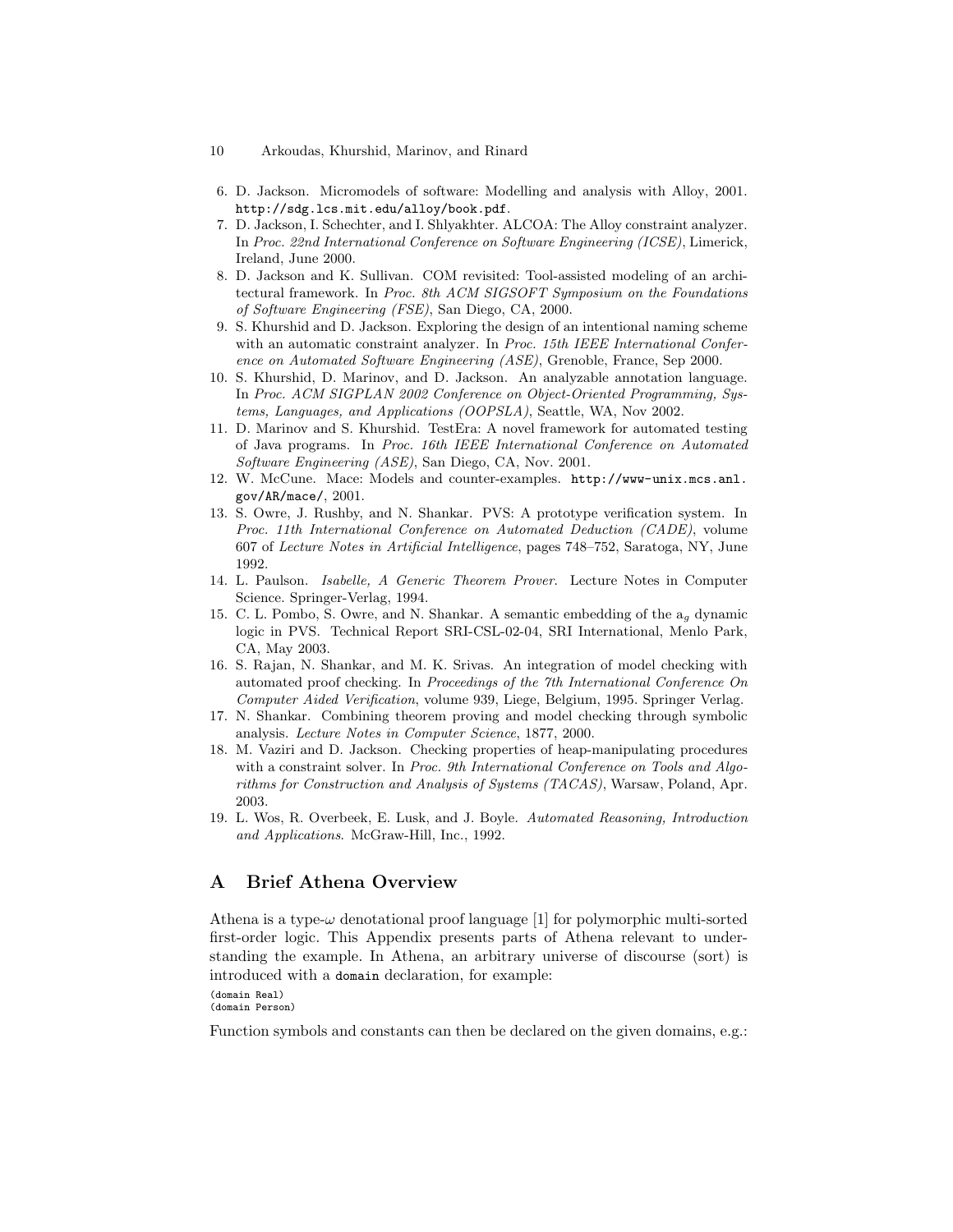Integrating Model Checking and Theorem Proving for Relational Reasoning 11

(declare + (-> (Real Real) Real)) (declare joe Person) (declare pi Real)

Relations are functions whose range is the predefined sort Boolean, e.g.,

(declare < (-> (Real Real) Boolean))

Domains can be polymorphic, e.g.,

(domain (Set-Of T))

and then function symbols declared on such domains can also be polymorphic:

 $(detare insert ((T) \rightarrow (T (Set-0f T)) (Set-0f T)))$ 

Note that in the declaration of a polymorphic symbol, the relevant sort parameters have to be listed within parentheses immediately before the arrow ->. The equality symbol = is a predefined relation symbol with sort  $($ T $)$  ->  $($ T $)$ Boolean).

Inductively generated domains are introduced as "structures", e.g.,

(structure Nat

zero (succ Nat))

Here Nat is freely generated by the *constructors* zero and succ. This is equivalent to issuing the declarations (domain Nat), (declare zero Nat), (declare succ (-> (Nat) Nat)), and additionally postulating a number of axioms stating that Nat is freely generated by zero and succ. Those axioms along with an appropriate induction principle are automatically generated when the user defines the structure. In this example, the induction principle will allow for proofs of statements of the form  $(\forall n : \text{Nat}) P(n)$  by induction on the structure of the number n:

(by-induction-on n P(n)

(zero D1) ((succ k) D2))

where D1 is a proof of P(zero)—the basis step—and D2 is a proof of succ(k) for some fresh variable k—the inductive step. The inductive step D2 is performed under the assumption that  $P(k)$  holds, which captures the inductive hypothesis. More precisely, D2 is evaluated in the assumption base  $\beta \cup \{P(k)\}\,$ , where  $\beta$  is the assumption base in which the entire inductive proof is being evaluated; more on assumption bases below.

Structures can also be polymorphic, e.g., (structure (List-Of T) nil

(cons T (List-Of T)))

and correspondingly polymorphic free-generation axioms and inductive principles are automatically generated.

The fundamental data values in Athena are terms and propositions. Terms are s-expressions built from declared function symbols such as + and pi, and from variables, written as ?I for any identifier I. Thus ?x,  $(+)$  ?foo pi),  $(+)$   $(+)$  ?x ?y) ?z), are all terms. The (most general) sort of a term is inferred automatically; the user does not have to annotate variables with their sorts. A proposition P is either a term of sort Boolean (say,  $(\langle p_i \rightarrow \gamma x, \gamma y \rangle)$ ; or an expression of the form (not P) or  $\circledcirc$  P<sub>1</sub> P<sub>2</sub>) for  $\circledcirc$   $\in$  {and, or, if, iff}; or  $(Q x_1 \cdots x_n P)$  where  $Q \in \{\text{for all}, \text{exists}\}\$ and each  $x_i$  a variable. Athena also checks the sorts of propositions automatically using a Hindley-Milner-like type inference algorithm.